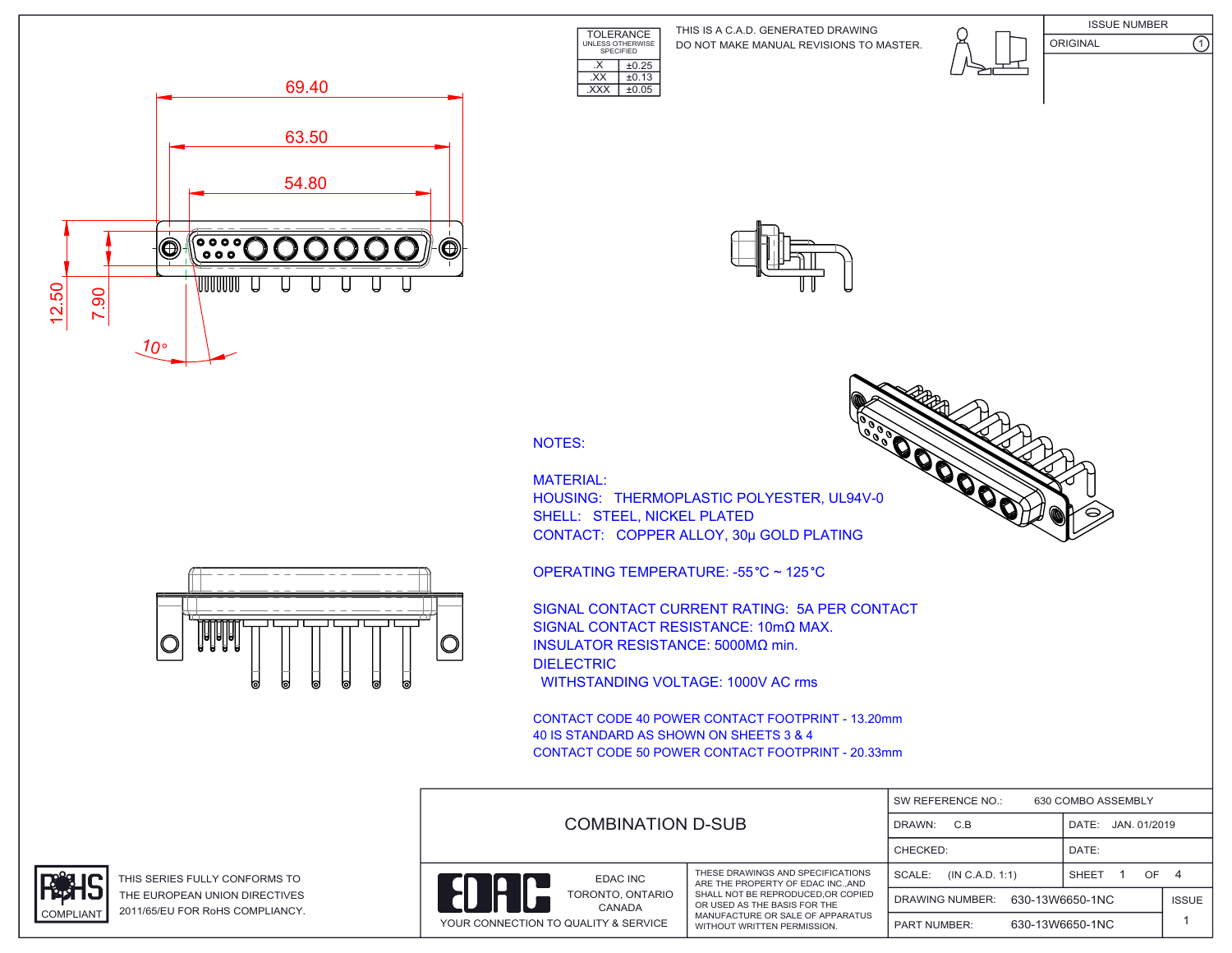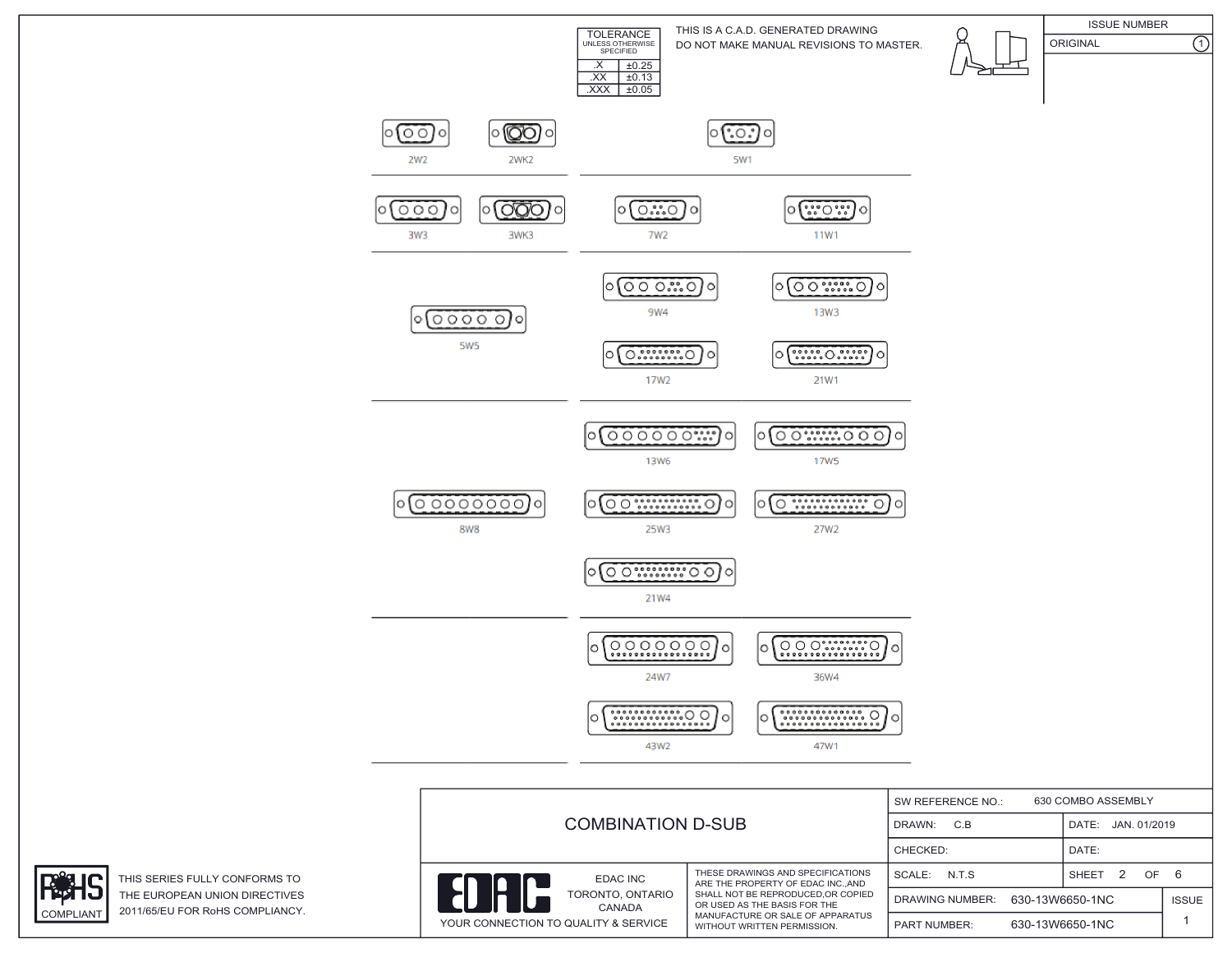

DO NOT MAKE MANUAL REVISIONS TO MASTER. THIS IS A C.A.D. GENERATED DRAWING



ISSUE NUMBER ORIGINAL (1)

2W2 / 2WK2



5W1 Male/Female

7W2 Male/Female



21W4 Male/Female

27W2 Male/Female



5W5 Male



PCB EDGE

8W8 Male



PCB EDGE



PCB EDGE



2.77 PCB EDGE

5W5 Female



8W8 Female

CURRENT RATING /  $\phi$ A 10A / 2.2 20A / 3.3





22.70  $2.77$ PCB EDGE

21W1 Male/Female



30A / 3.7 40A / 4.2



THIS SERIES FULLY CONFORMS TO THE EUROPEAN UNION DIRECTIVES COMPLIANT 2011/65/EU FOR RoHS COMPLIANCY.

|  | <b>COMBINATION D-SUB</b>             |                                                                                                                                      | 630 COMBO ASSEMBLY<br>SW REFERENCE NO.:   |  |                 |              |  |  |
|--|--------------------------------------|--------------------------------------------------------------------------------------------------------------------------------------|-------------------------------------------|--|-----------------|--------------|--|--|
|  |                                      |                                                                                                                                      | C.B<br>DRAWN:                             |  | DATE:           | JAN. 01/2019 |  |  |
|  |                                      |                                                                                                                                      | CHECKED:                                  |  | DATE:           |              |  |  |
|  | EDAC INC                             | THESE DRAWINGS AND SPECIFICATIONS<br>ARE THE PROPERTY OF EDAC INCAND                                                                 | SCALE:<br>N.T.S                           |  | <b>SHEET</b>    | OF           |  |  |
|  | TORONTO, ONTARIO<br>CANADA           | SHALL NOT BE REPRODUCED.OR COPIED<br>OR USED AS THE BASIS FOR THE<br>MANUFACTURE OR SALE OF APPARATUS<br>WITHOUT WRITTEN PERMISSION. | 630-13W6650-1NC<br><b>DRAWING NUMBER:</b> |  |                 | <b>ISSUE</b> |  |  |
|  | YOUR CONNECTION TO QUALITY & SERVICE |                                                                                                                                      | <b>PART NUMBER:</b>                       |  | 630-13W6650-1NC |              |  |  |

PCB EDGE



17W2 Male/Female